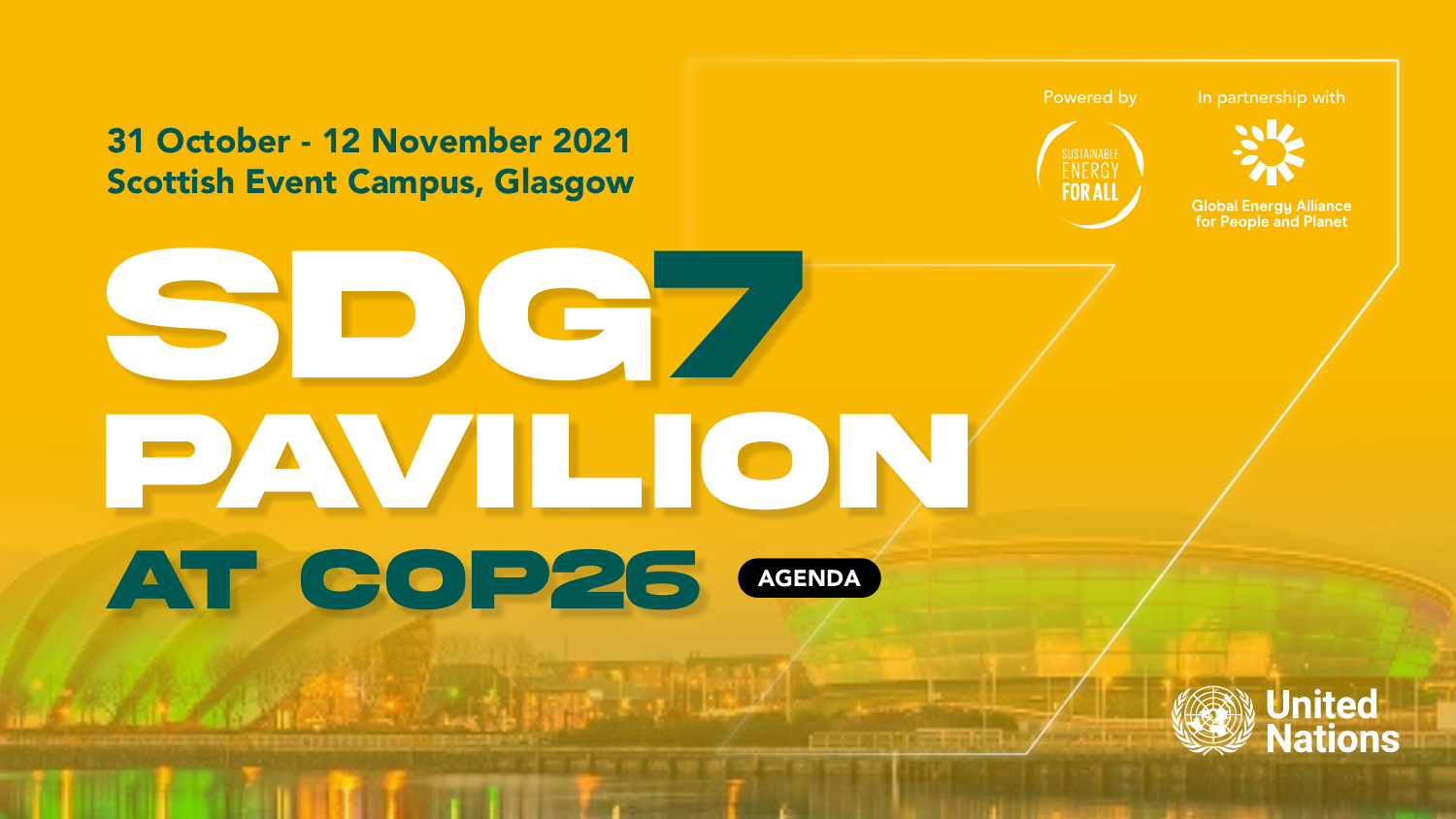# **MEET US AT THE SDG7 PAVILION**



#### Scottish Event Campus

## River Clyde

**Campus** Hall 4 Pavilion 33





Powered by In partnership with



**Global Energy Alliance<br>for People and Planet** 







[Register to access our virtual](https://webapp.spotme.com/welcome/secaa21)  [platform and stream all our side](https://webapp.spotme.com/welcome/secaa21)  [events LIVE from Glasgow](https://webapp.spotme.com/welcome/secaa21)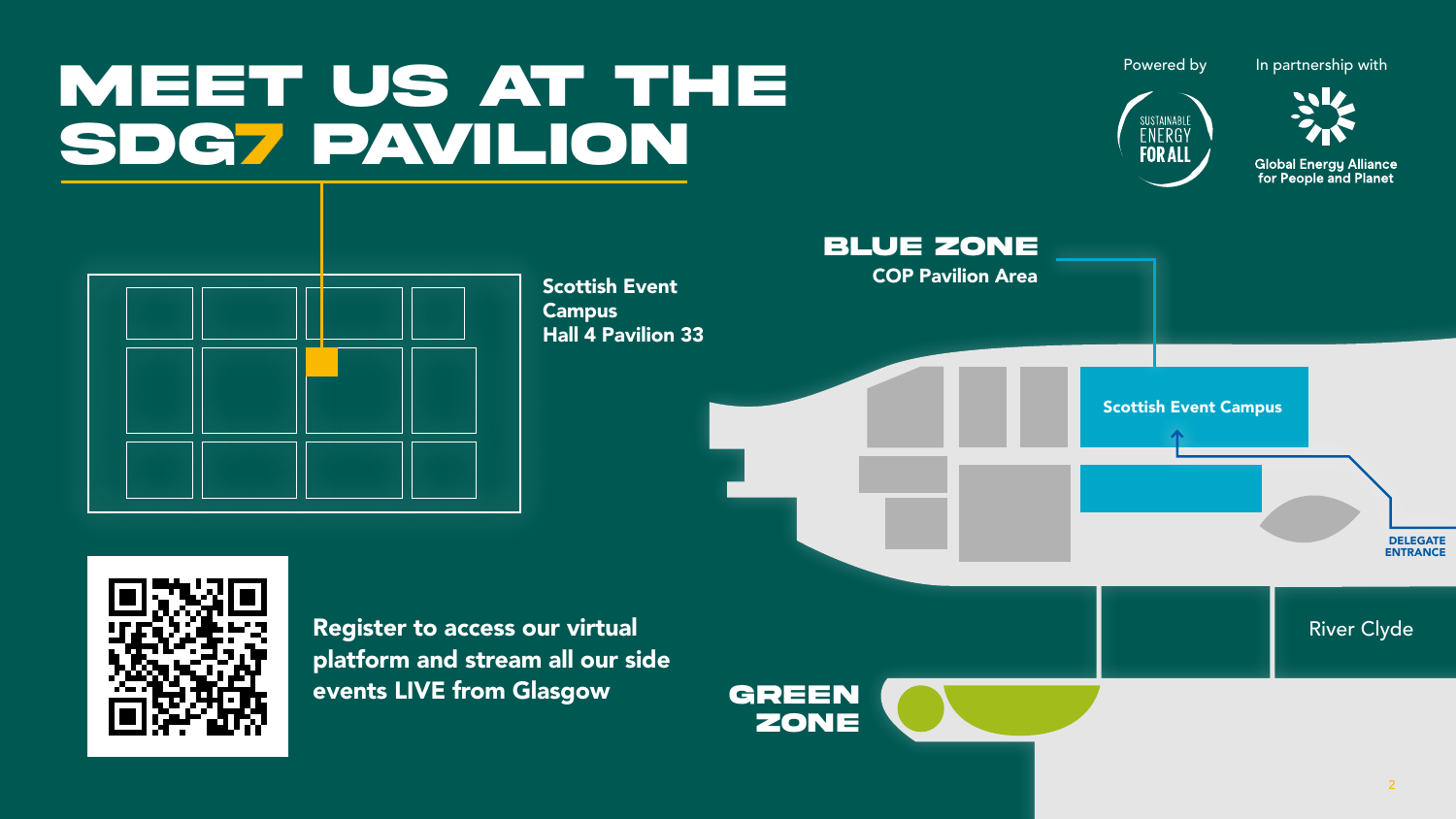| Time (GMT)     | Organizer                                                                   | <b>Session Title</b>                                                                                                             |
|----------------|-----------------------------------------------------------------------------|----------------------------------------------------------------------------------------------------------------------------------|
| $9:00 - 10:30$ | World Bank / SEforALL /<br><b>Energy Access Booster</b>                     | Sustainable mobility for all through clean and affordable energy                                                                 |
| 10:45 - 11:30  | <b>Husk Power Systems</b>                                                   | A bold vision to scale the rural clean energy economy                                                                            |
| 12:30 - 13:30  | <b>United Nations Industrial</b><br><b>Development Organization (UNIDO)</b> | Green hydrogen application driving growth of renewable energy<br>and advancing inclusive energy transition                       |
| 13:45 - 14:00  | <b>ENERGY COMPACT ANNOUNCEMENTS</b>                                         |                                                                                                                                  |
| 14:15 - 15:00  | Government of Uganda                                                        | Achieving carbon neutrality through promoting energy access,<br>mix and efficiency in Uganda                                     |
| 15:15 - 16:00  | Deutsche Gesellschaft für internationale<br>Zusammenarbeit (GIZ) GmbH       | Making smallholder farming future-proof – smart approaches to p<br>productive use of energy and strengthening climate resilience |
| 17:00 - 17:45  | <b>MUNDU</b>                                                                | Launch of the Let's Act project and announcement of<br>the "Protecting the Planet" learning platform                             |
| 18:00 - 18:45  | Climate Policy Initiative (CPI) /<br><b>SEforALL</b>                        | Powering past coal: Coal power finance in high-impact countries                                                                  |



art approaches to promote nductive use of energy and imate resilience



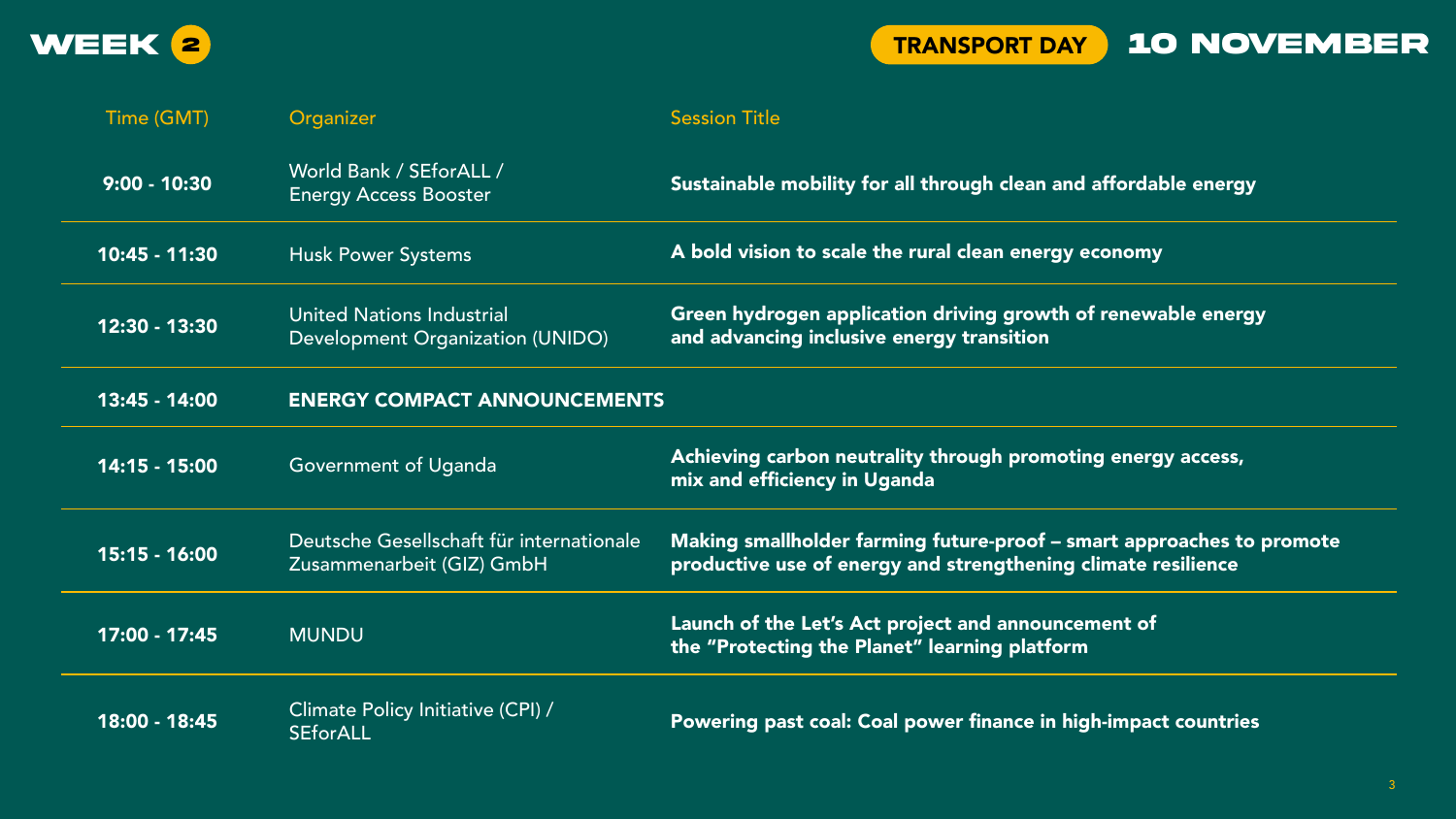| Time (GMT)      | Organizer                                                                                                            | <b>Session Title</b>                                                                                                                                                             |
|-----------------|----------------------------------------------------------------------------------------------------------------------|----------------------------------------------------------------------------------------------------------------------------------------------------------------------------------|
| 10:45 - 11:30   | World Resources Institute /<br><b>SEforALL</b>                                                                       | <b>Accelerating the Transition from Energy Efficient</b><br>to Zero Carbon Buildings                                                                                             |
| $12:30 - 13:15$ | <b>Center For Environmental</b><br>Governance (Cego) – Ghana (tbc)                                                   | <b>Producing Cleaner and Renewable Energy in Ghana:</b><br>The Thrust of Ghana Beyond Aid                                                                                        |
| 13:30 - 13:45   | <b>ENERGY COMPACT ANNOUNCEMENTS</b>                                                                                  |                                                                                                                                                                                  |
| 14:00 - 14:45   | UNEP / SEforALL                                                                                                      | <b>Be Bold: Sustainable Cooling for All</b>                                                                                                                                      |
| 15:00 - 15:45   | <b>World Evangelical Alliance</b>                                                                                    | <b>Fostering Inclusive Innovation Within the Christian C</b><br>Leads to Accelerating Its Role and Impact in Care of<br><b>Through Advancing the Delivery of Clean Renewable</b> |
| 16:00 - 16:45   | <b>Resilient Cities Network</b>                                                                                      | <b>Green and Equitable Recovery</b>                                                                                                                                              |
| 17:00 - 17:30   | UNITAR on behalf of the Global<br><b>Platform for Action on Sustainable</b><br><b>Energy in Displacement Setting</b> | Clean energy access for displaced communities -<br><b>Ensure reaching the last mile</b>                                                                                          |



stian Church That  $\mathsf{L}$ are of Creation ewable Energy

4